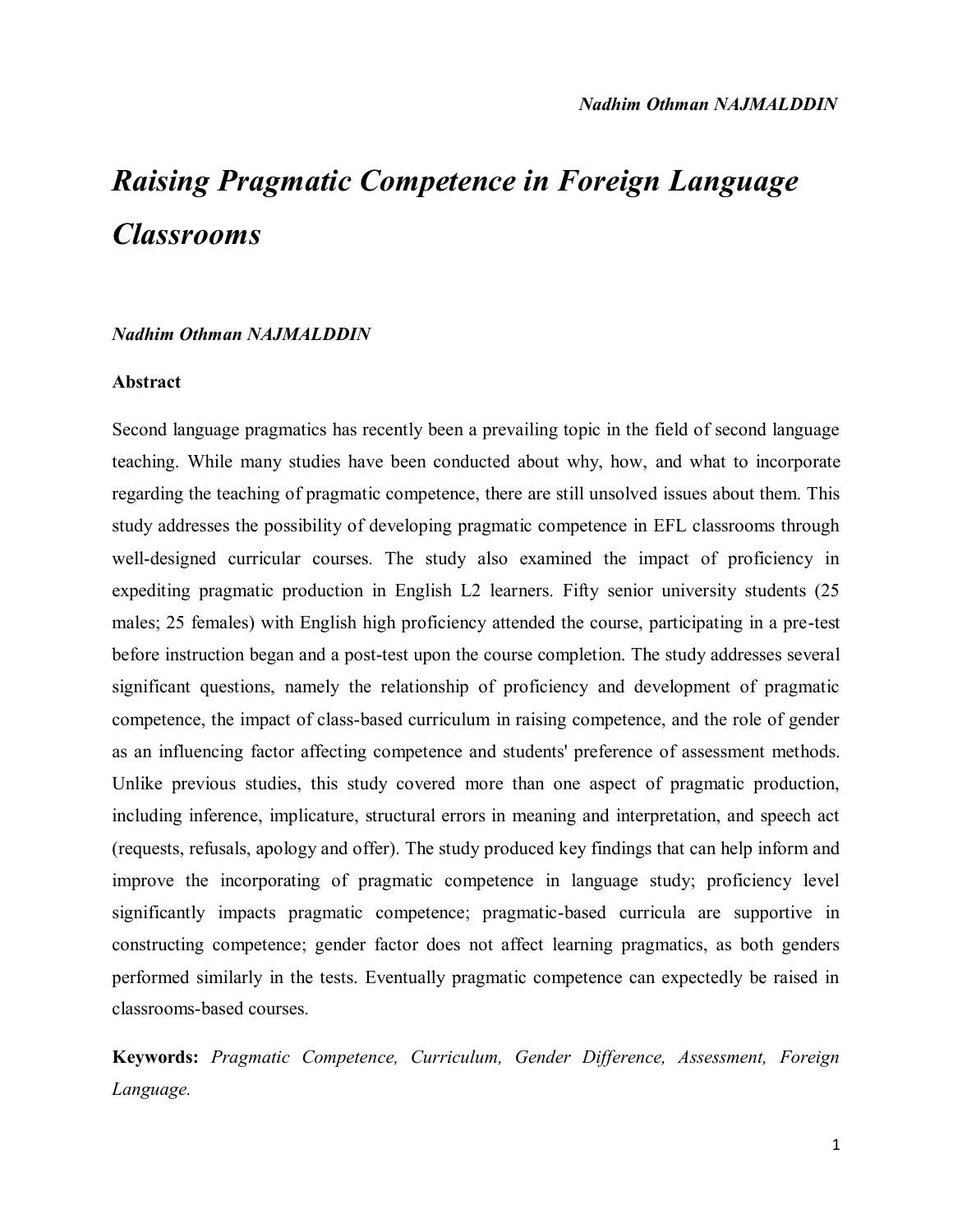## **Yabanci Dil Siniflarinda Pragmatik Kapasitenin Yükselmesi**

# **Özet**

Son zamanlarda ikinci dil pragmatiği ikinci dil öğretme alanında önemli bir konu haline geldi. Aynı zamanda niçin, nasıl pragmatik kabiliyeti öğretmede neler eklenmeli ile alakalı belli sayıda incelemeler yapılmış. Hala onlarla alakalı gözülmemiş konular var. Bu araştırma pragmatik kabiliyeti geliştirme olasılığından bahs ediyor, yabancı dil olarak inglizce sınıfında iyi bir kurs dizayın etmek yoluyla aynı zamanda bu araştırma inglizce öğrenen öğrencilrin hızlı pragmatik kullanmasında dil kabiliyetlerinin etkisini inceliyor. üniversite son sınıfından 50 öğrenci (25 erkek 25 kız), inglizceleri üst düzeyde olan öğrenciler kursa katılıyor, ilk başta bilgi edinmeden önce ön sınava katıldılar ve kursun sonunda da son sınava katıldılar. Bu araştırma birkaç önemli sorulardan bahs ediyor, mesela pragmatik kabiliyetin gelişmesyile dil kabilyetin arasındaki ilişki, pragmatik kabiliyeti yükseltmede sınıf içerisindeki programın etkisi, cinsiyetin rolu pragmatik kabiliyetin üzerinde etkili bir faktör olarak nedir? Diğer araştırmaların tersine, bu araştırma pragmatik kullanmanın bir yönünden fazla yönleri içeriyor. Örnek: (çıkarsama, sezdirim, anlam ve yorumlama yapısal hatalar ve konuşma eylemi (istek, ret, özür ve teklif). Bu araştırma belli neticelere ulaşmış, bu neticeler bilgi vermede ve dil incelemede pragmatik kabiliyeti birleştirmede yardımcı oluyor. Dil seviyesi pragmatik becerikliği üzerinde olumlu bir etkisi var, becerikli liği oluşturmak için pragmatik programı faydalıdır. Pragmatik öğrenmede cinsiyetin etkisi yoktur, çünkü her iki cinsiyet sınavda aynı puan aldılar. Sonunda da pragmatik becekliliğin kabiliyeti sınıflarda yükseltileceği bekleniyor.

**Anahtar Kelimeler**: *Pragmatik kabiliyeti, program, cinsiyet farklılığı, değerlendirmek, yabancı dil.*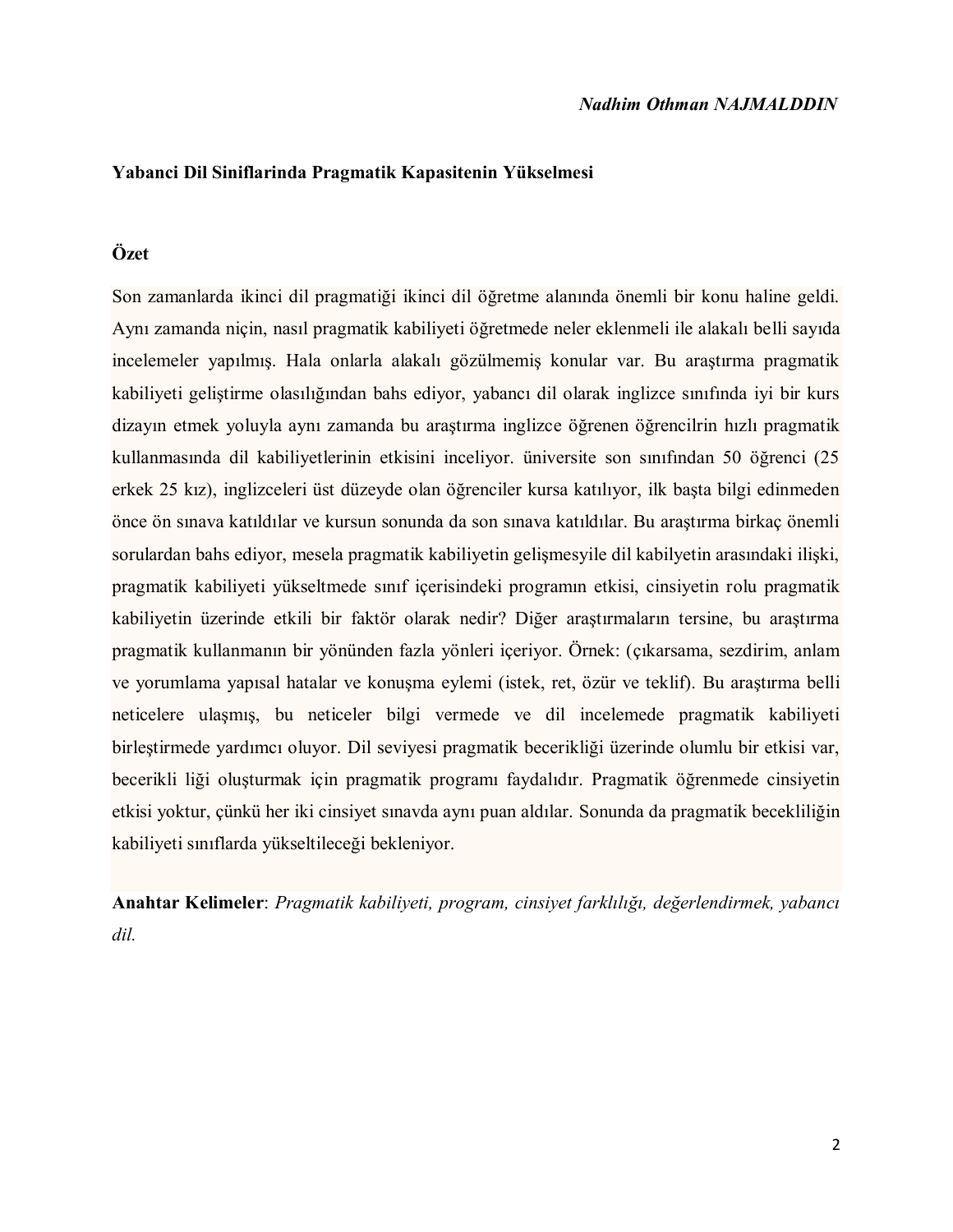## **Introduction**

Communication is the base-line definition of language production, and English has been the language of social media, scientific resources, studies and businesses. Good communication guarantees good comprehension, but the challenges that English L2 speakers face center on understanding the interlocutor's meaning which can simply be introduced as pragmatic competence. Pragmatic competence is understood to be a central component of communicative competence and growing interests have been noted in addressing pragmatics in L2 curriculum as seen in (Crandall & Basturkmen 2004, p. 38-49). There have been various investigations on the validity and dependability of different ways for obtaining pragmatic comprehension and production (such as written and oral discourse completion tasks, multiple-choice tasks (MDCT), role-play self-assessment, role-play tasks and discourse self-assessment tasks) for L2 contexts.Those assessing tools are mostly executed with well-trained raters under empirical status (Brown 2001, p. 301-325).

#### **1. Literature Review**

Recent studies have made initial efforts to produce constructional instruments in relation with introducing practical aspects to be suitable for classroom assessment, for example written DCT, role plays, discourse rating assignment and multiple choices for assessing pragmatic competence. Ishihara & Cohen studied different levels of learners' development of pragmatic competence through general developed classroom-based tasks and instruments which comprised rubrics for assessing pragmatic awareness and use as well as the awareness of meta-pragmatic such as reflection of the pragmatic norms that recently learnt, learner's self-assessment of pragmatic production and community interpretation, assessments relying on the socio-cultural theory of Vygotsky (2010, p. 75-97).

There are many studies that compared L2 learners' performances of a particular pragmatic feature cross wising over various proficiency levels dictated by institutionalized exams, grade level, or length of formal study (Taguchi 2007: 28, 113–135). Garcia realized that proficiency has sufficient impact on comprehension but the distinction of high proficient speakers and native speakers is little to some extends. He also found that the each kind of speech act has own effect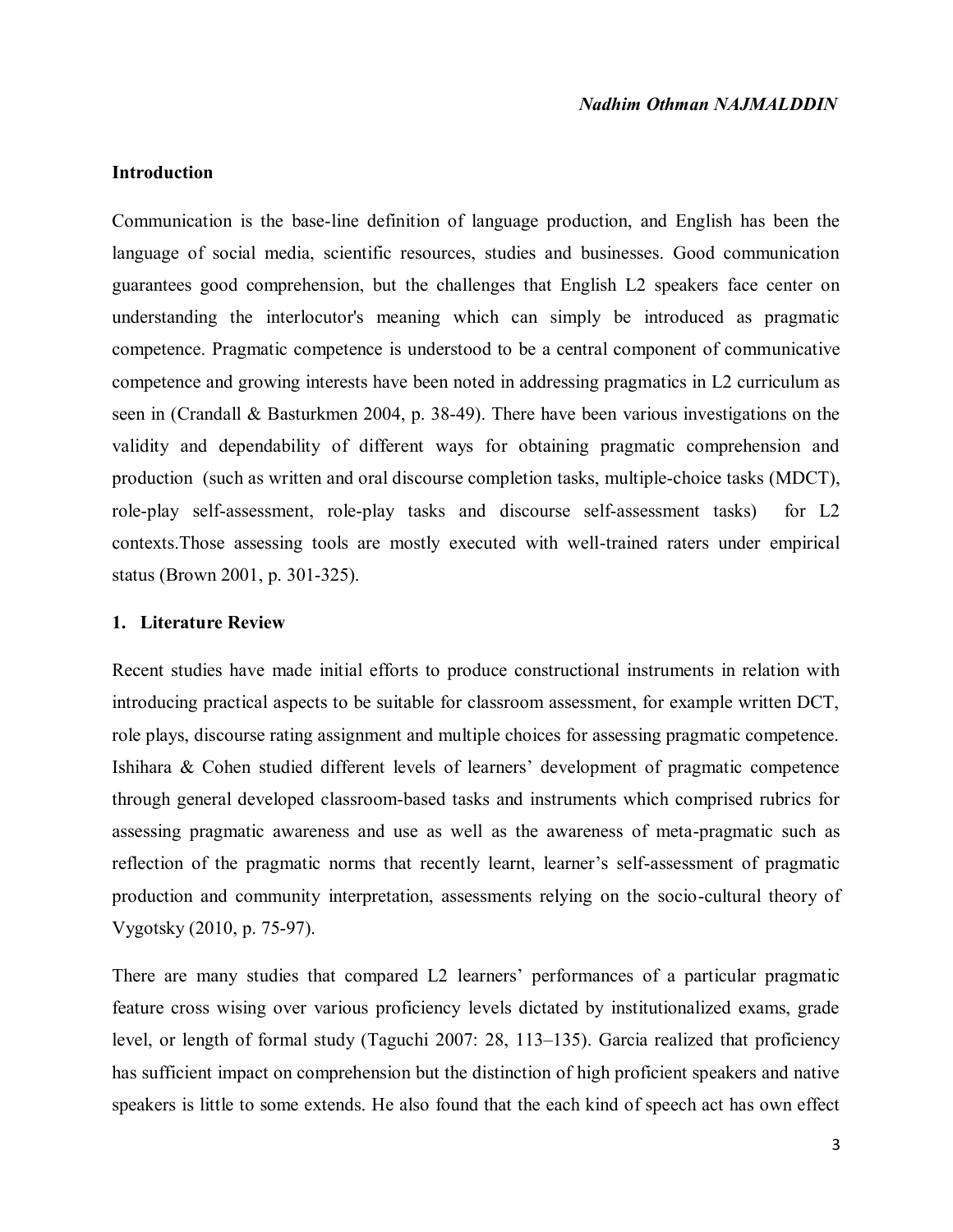# *Nadhim Othman NAJMALDDIN*

on comprehension level (2004: 13, 96–115). Mohammed realized the remarkable effect of instructional courses for developing pragmatic competence, particularly when given explicit instruction of speech acts of refusals and requests to the EFL learners (2012: 40, 1 -2). Ishihara investigated the value of teacher assessment of classroom-based pragmatic teaching through the application of few assessing tools over the students who were part of the controlled group via few rubrics for assessing the learners' competence in class despite the lack of resources in the field of raising pragmatic competence (2009, p. 445–70).

According to Schneider & Barron (2008, p. 15), during the process of teaching and assessing pragmatics several difficulties arise within changeability of pragmatics in various sociocultural practices because of the macrosocial differentiation such as gender, regional, social, , ethnic, and generalization of dissimilarities in pragmatic standards), a suitable or proposed scope of patterns of linguistic manner demonstrates unlikely due to the speakers' own characteristics and social history (McNamara & Rover 2006, p. 43-79).

- 1. Is gender a factor affecting the L2 pragmatic competence?
- 2. Can classroom-based courses develop pragmatic competence?
- 3. Is there a relationship between L2 proficiency level and pragmatic competence?

## **3. Methodology**

The participants of this study have been nominated at the University of Sulaimanyah (one of the Northern Iraq state universities) as fourth year English language students. There were 50 adult students (25 females; 25 males) in two experimental groups, were participating this experiment with the mean age of (23.02). The students were randomly assigned out of 120 students based on their English proficiency which was indicated by their GPA or its equivalence based on the previous three years exam results. Those who have got % 75 and above were considered as high proficient students. The participants attended pragmatics sessions twice a week for 90 minutes, for the total of two months. GPAs in English courses was also used in (Shmais 2003, p. 84), that can authenticate students' proficiency. Written Discourse Completion Tasks (WDCT) was applied to give accredit to the results achieved in the study. The test (see the APPENDICES) focused on the written competence of classroom students; this comprises of 15 different items in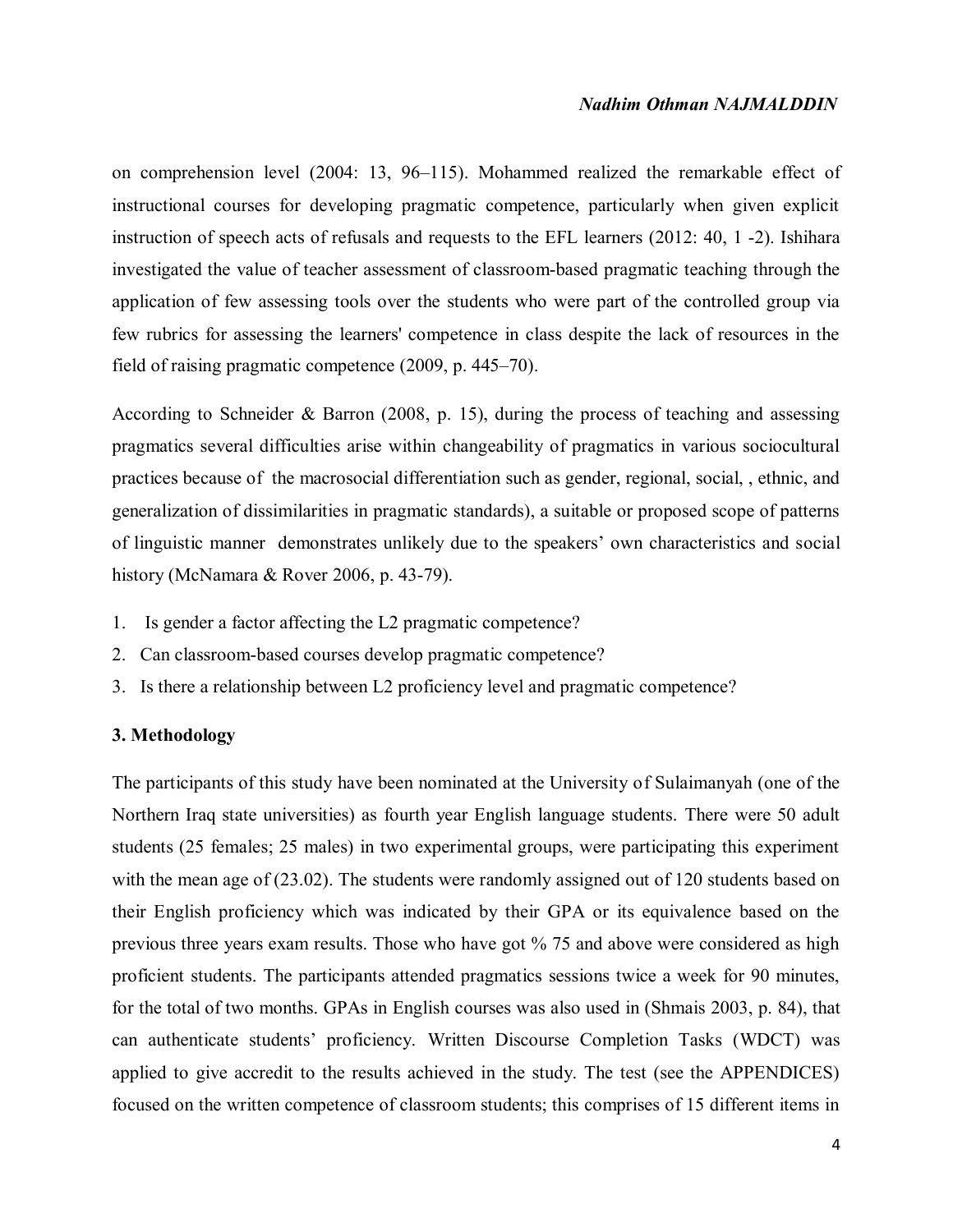## *Nadhim Othman NAJMALDDIN*

four independent parts; the first part of the test assesses participants' inference recognition capacity in which three statements are presented and students should infer what is meant by them. The second part of the test intends to evaluate the students for their implicature competence through three declarative statements. The students need to guess the speakers' meaning when reading those statements. Part three of the test consists of five items testing students' comprehension given multiple choices to decide whether the items are grammatical, meaningful, or appropriate with justifying their responses, where the students should concentrate on structural meaning and interpretation. Four situational scenarios envisage the last part of the test, exploring the readers' proper responses of speech acts' most useable categories such as polite requests, apologies, refusals and offer and various ways that the test takers may apply in responding them and their accuracy in distinguishing between polite, impolite, formal or informal answers. The main resource of the course is "*Introduction to Pragmatics*" by Betty J. Birner which was published in 2013. The students were supposed to study pragmatic as one of the compulsory courses before they have graduated. They have intensively learnt a lot of pragmatic related significant subjects, namely Definition of Pragmatics, Discourse, Implicature and its types, Referring expression and Deixis, Presupposition, Inference and Grice's maxims; Quality, Quantity, Relation and Manner and Speech Acts' Request, Offer, Refusals and Acceptance and Apologies. Those topics would constantly teach variety of communication types that facilitate the development, production and recognition of pragmatics in context. Generally speaking, they are commonly practiced in any illocutionary acts so recognizing those linguistic terms in context will indisputably enhance the learners' competence. The session was run for 45 minutes twice a week for 8 weeks. In this experimental study, the participants have undergone a pre-test and a post-post which intentionally covered the few widely used topics in pragmatics such as speech acts, inference and implicature and structural meaning and interpretation. The study was conducted in the academic year  $(2015 - 2016)$ . The students had 60 minutes to respond the pre-test and the same time was devoted to the post-test. The test was a written-based test with no multiple choices to evaluate participants' written capacity of pragmatic competence. The aim of the pre-test was to exhibit the participants' prior knowledge of pragmatic use in sociocultural context. Following the pre-test, the participants have intensively attended the two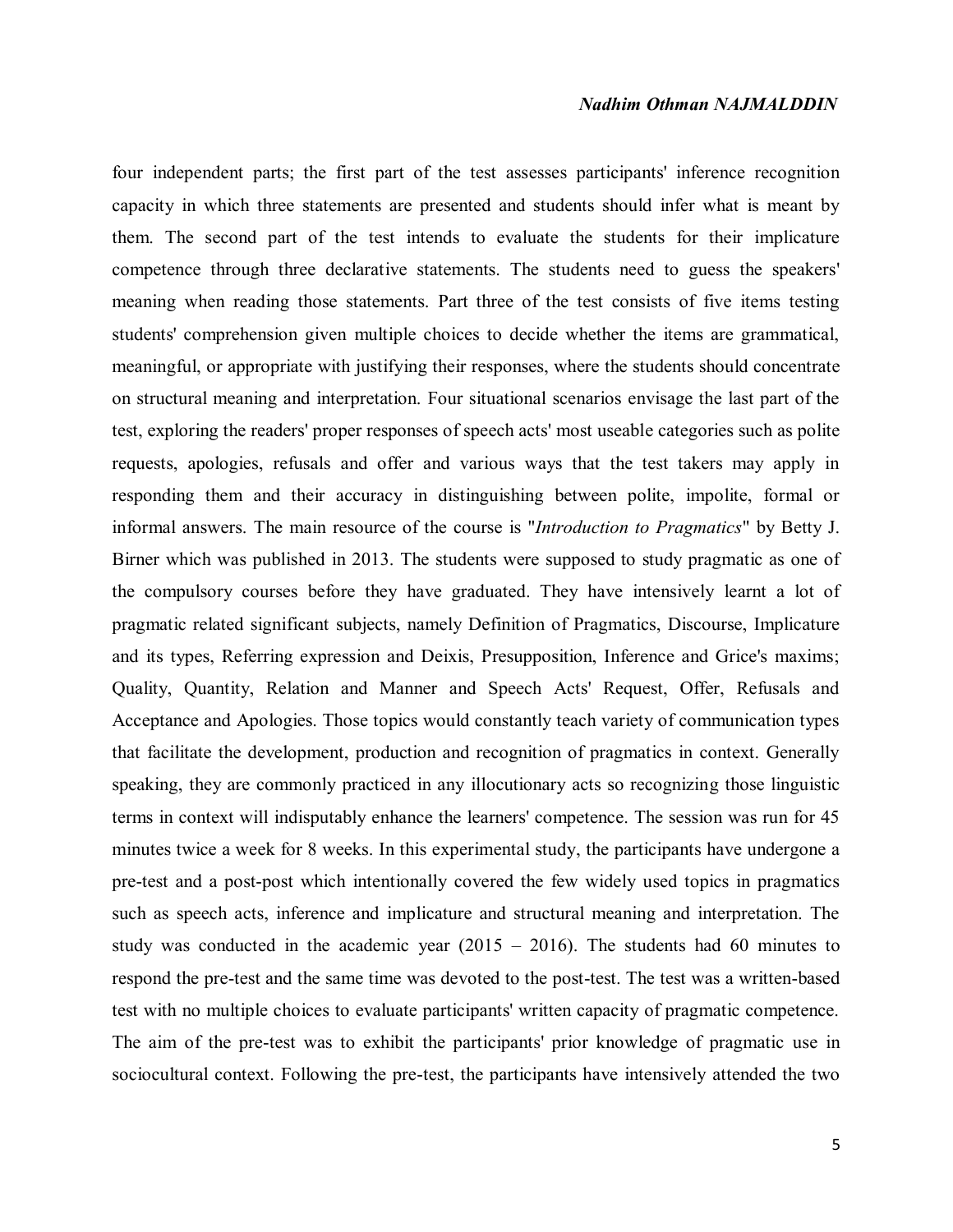months class-based sessions about pragmatics and pragmatics production; the topics were specifically mentioned above in the instructional materials sub-section.

## **4. Data Analysis**

The quantitative data in this study was collected via a sit-down test and WDCT where students have taken a pre-test and the post-test. SPSS was used to analyze the obtained data. Regarding the research questions of the study, the table below has responded the first research question;

**Table 4.1: The Relationship between Gender and the Pre-test**

| Gender N                         | <b>Mean</b> S.D    | Std.error F-test Sig. T-test Sig |                        |      |
|----------------------------------|--------------------|----------------------------------|------------------------|------|
| Male                             | 25 34.44 6.57 1.31 |                                  | $0.99$ $0.323$ $-0.13$ | 0.89 |
| <b>Female</b> 25 34.72 8.19 1.63 |                    |                                  |                        |      |

It is obvious in the Table 4.1 that there was not statistically significant difference between male and female students in the pre-test because the p-value was bigger than the common alpha ( $\alpha$ ) =0.05). As a result, male and female students can possibly get similar level in pragmatics when learnt English as a second language and no sufficient difference was noted in the pre-test.

| Gender N         |    |           | Mean S.D Std.error F-test Sig. T-test |  |                          | <b>Sig</b> |
|------------------|----|-----------|---------------------------------------|--|--------------------------|------------|
| Male             | 25 | 44.64 6.8 | 1.36                                  |  | $1.17$ 0.283 -.808 0.423 |            |
| <b>Female</b> 25 |    | 46.16 6.1 | 1.22                                  |  |                          |            |

**Table 4.2: The Relationship between Gender and the Post-Test**

Table 4.2 indicates that gender did not have an impact on raising pragmatic competence. Though the female students performed better than the male ones, the difference between the means are not statically meaningful. In other words, there was not statistically significant difference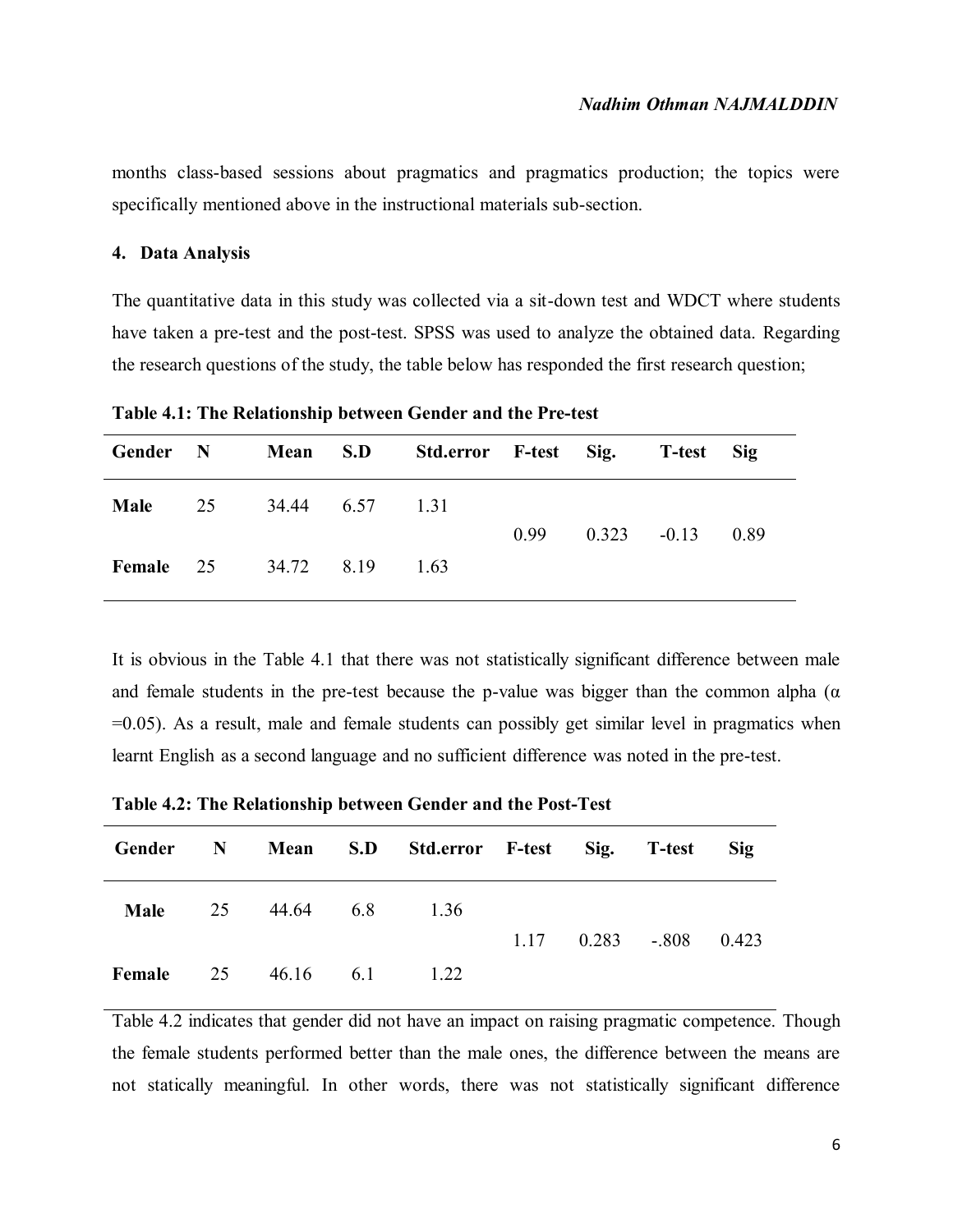between male and female within taking the course (post- test) because the p-value was bigger than the common alpha ( $\alpha$  =0.05). Resultantly, the male and the female participants have been raising their pragmatic competence in classrooms similarly even during the course attendance. This finding is in line with (Aslan, 2008, p. 108).

The table below responds the last two research questions of the article as they are about the power of proficiency and the impact of class-based courses on the development of L2 pragmatics.

|                 |    |            |      |      | 95%                   |                          |               |      |
|-----------------|----|------------|------|------|-----------------------|--------------------------|---------------|------|
| <b>Test</b>     | N  | Mean       | S.D  |      | Std. error Confidence |                          | <b>T-test</b> | Sig  |
|                 |    |            |      |      | Lower Upper           |                          |               |      |
| <b>Pre-test</b> | 50 | 34.58 7.35 |      | 1.04 |                       | $-12.98$ $-8.62$ $-9.94$ |               | 0.00 |
| Post-test       | 50 | 45.38      | 6.45 | 0.91 |                       |                          |               |      |

**Table 4.3: The Impact of the Activity on the Students**

As for the second and the third research questions of the study, Table 4.3 has demonstrated the course-based curriculum and high proficiency were effective on the course participants. The mean and standard deviation of pre-test's results were (34.58, 7.35) respectively and when students have done the course, the mean result of post- test has increased to (45.38) and standard deviation has decreased to (6.45), which indicates that the group has become more homogeneous. Moreover, there was statistically significant difference between the results in the pre-test and the post-test because a p-value of t-test were smaller than the common alpha ( $\alpha$ )  $=0.05$ ). This is compatible with the study of (Ishihara, 2009, p. 445–70) in proficient students and (Mohammed, 2012: 40, 1 -2) in designed course materials. .

## **5. Conclusion**

The current study addresses the impact of class-based course in raising pragmatic competence. Competence can interestingly be raised on the condition that the class environment is entirely designed to pragmatic production and development in terms of well-developed curriculum,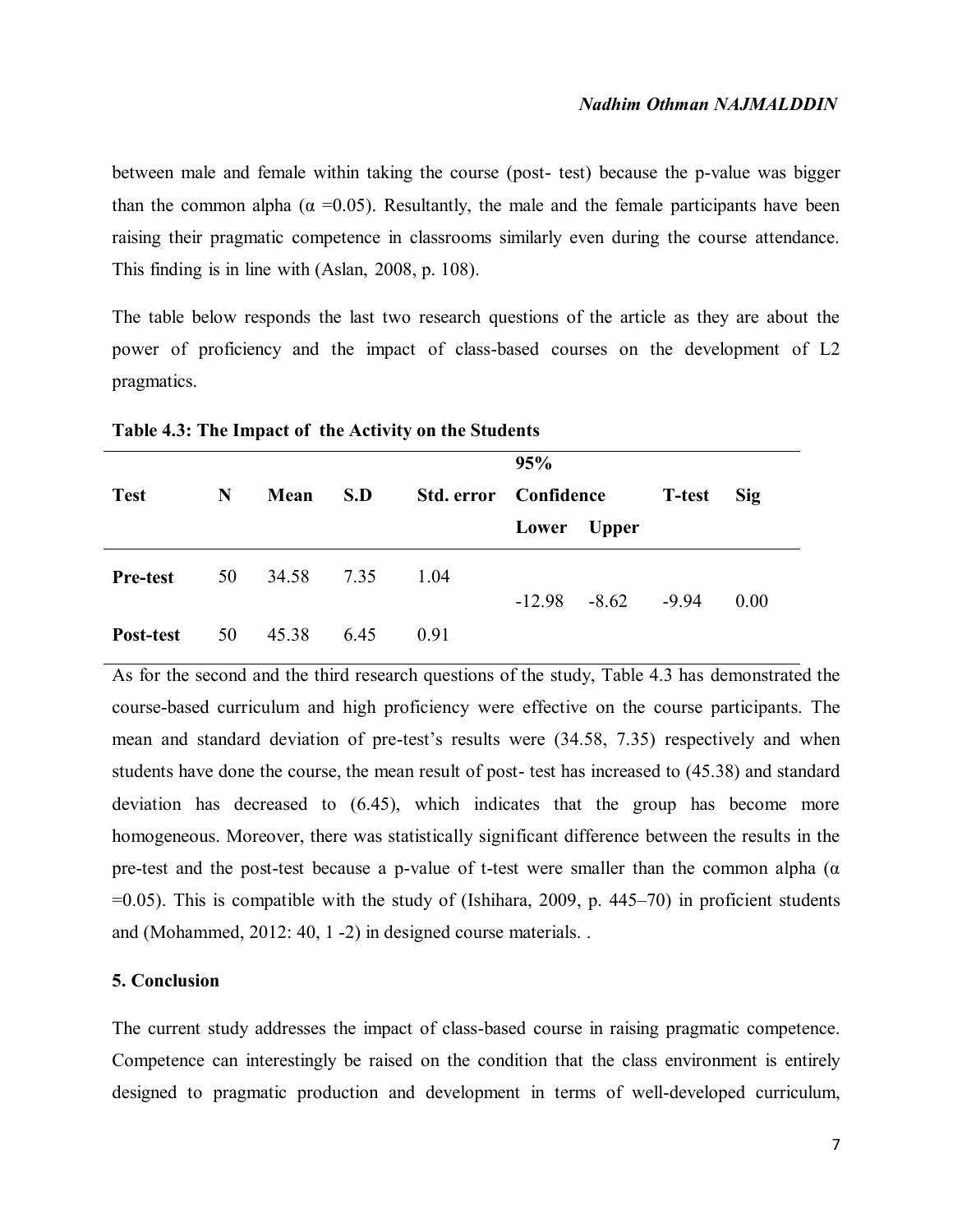## *Nadhim Othman NAJMALDDIN*

learners' interaction and engagement in the activities, instructors' awareness of the participants' needs, and application of multi-curricular activities in class. Gender was not relevant in the development of pragmatic competence, but rather participants' willingness to learn pragmatic was of upmost importance. Consequently, the duration of English study was beneficial particularly in the pre-test but was less practical in the post-test.

#### **Works Cited**

- Aslan, O. (2009). *The role of gender and language learning strategies in learning English* (Doctoral dissertation, MIDDLE EAST TECHNICAL UNIVERSITY).
- Birner, B. J. **(**2013). *Introduction to pragmatics*. Chichester, West Sussex, UK: Wiley-Blackwell, A John Wiley & Sons, Publication.
- Brown, J. D. (2001). Pragmatics tests: Different purposes, different tests. In K. Rose &G.Kasper (Eds.), *Pragmatics in language teaching* (pp. 301-325). Cambridge: Cambridge University Press.
- Crandall, E. & Basturkmen, H. (2004). Evaluating pragmatics-focused materials. *ELT Journal*, 58, 38-49.
- Garcia, P. (2004). Developmental differences in speech act recognition: A pragmatic awareness study. *Language Awareness*, 13, 96–115.
- Ishihara, N. and Cohen, A. (2010). Teaching and learning pragmatics: where language and culture meet. Harlow, UK: *Pearson Education*.
- Ishihara, N. (2009). Teacher-based assessment for foreign language pragmatics.*TESOL Quarterly* 43(3). 445–70
- McNamara, T. F., & Roever, C. (2006). The social dimension of proficiency: How test able is it? In *Language testing*: The social dimension (pp. 43-79). Maiden, MA: Blackwell. Merriam, S. B